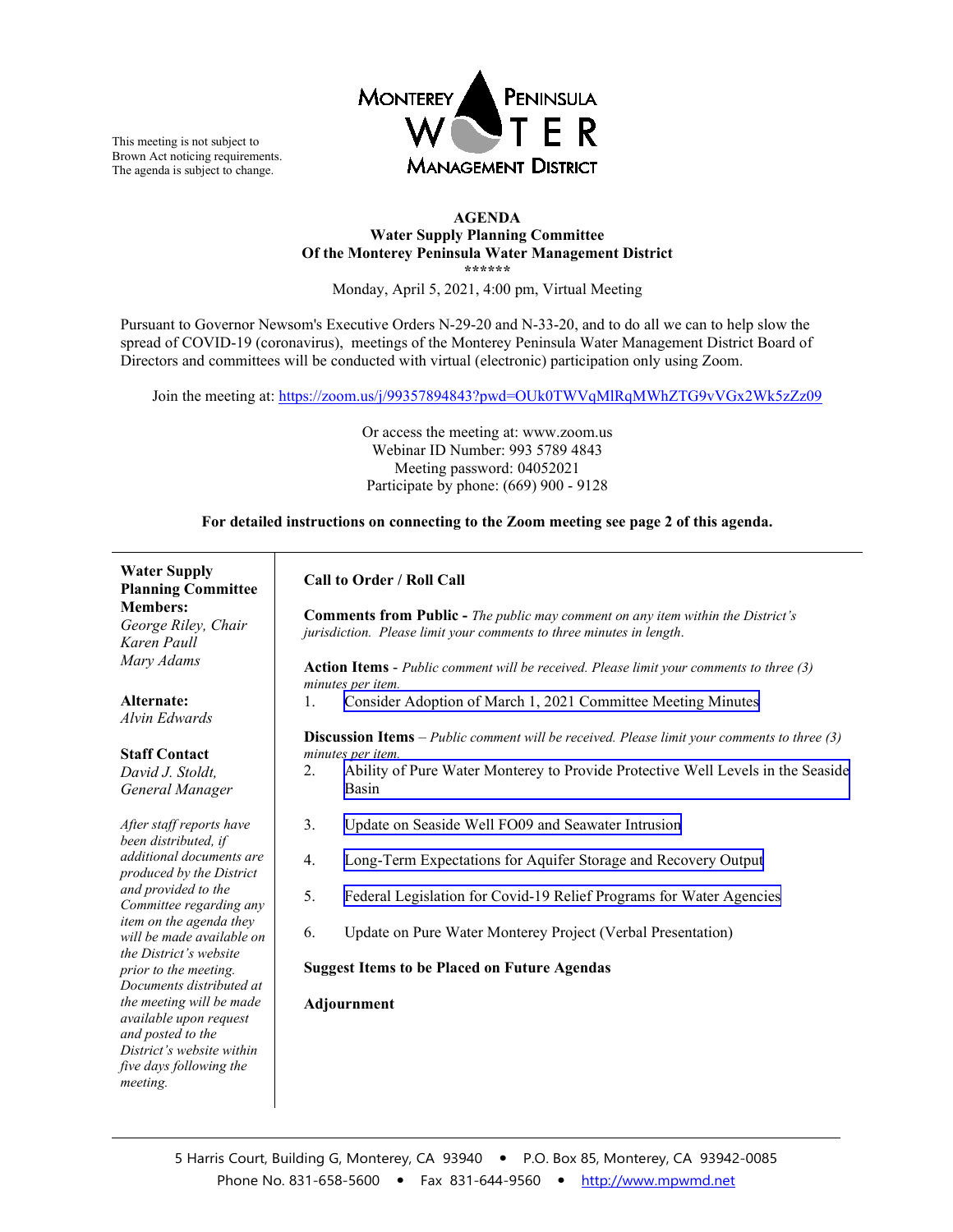*Water Supply Planning Committee April 5, 2021 Page 2 of 3*

Upon request, MPWMD will make a reasonable effort to provide written agenda materials in appropriate alternative formats, or disability-related modification or accommodation, including auxiliary aids or services, to enable individuals with disabilities to participate in public meetings. MPWMD will also make a reasonable effort to provide translation services upon request. Submit requests by 7 pm on Friday, April 2, 2021, to the Board Secretary[, joel@mpwmd.net](mailto:joel@mpwmd.net) or call 831-658-5652

### **Instructions for Connecting to the Zoom Meeting**

Note: If you have not used Zoom previously, when you begin connecting to the meeting you may be asked to download the app. If you do not have a computer, you can participate by phone.

**Begin:** Within 10 minutes of the meeting start time from your computer click on this link: <https://zoom.us/j/99357894843?pwd=OUk0TWVqMlRqMWhZTG9vVGx2Wk5zZz09> or paste the link into your browser.

### **DETERMINE WHICH DEVICE YOU WILL BE USING** (PROCEED WITH ONE OF THE FOLLOWING INSTRUCTIONS)

### **USING A DESKTOP COMPUTER OR LAPTOP**

1.In a web browser, type: [https://www.zoom.us](https://www.zoom.us/) 

2.Hit the enter key

3.At the top right-hand corner, click on "Join a Meeting"

4.Where it says "Meeting ID", type in the Meeting ID# above and click "Join Meeting"

5.Your computer will begin downloading the Zoom application. Once downloaded, click "Run" and

the application should automatically pop up on your computer. (If you are having trouble

downloading, alternatively you can connect through a web browser – the same steps below will apply). 6.You will then be asked to input your name. It is imperative that you put in your first and last name, as participants and attendees should be able to easily identify who is communicating during the meeting.

7.From there, you will be asked to choose either ONE of two audio options: Phone Call or Computer Audio:

### **COMPUTER AUDIO**

1.If you have built in computer audio settings or external video settings – please click "Test Speaker and Microphone".

2.The client will first ask "Do you hear a ringtone?" •If no, please select "Join Audio by Phone". •If yes, proceed with the next question:

3.The client will then ask "Speak and pause, do you hear a replay?" •If no, please select "Join Audio by Phone"

•If yes, please proceed by clicking "Join with Computer Audio"

## **PHONE CALL**

1.If you do not have built in computer audio settings or external video settings – please click "Phone Call"

2.Dial one of the numbers listed below using a phone. Select a phone number based on your current location for better overall call quality.

+1 669 900 9128 (San Jose, CA) +1 301 715 8592 (New York, NY)

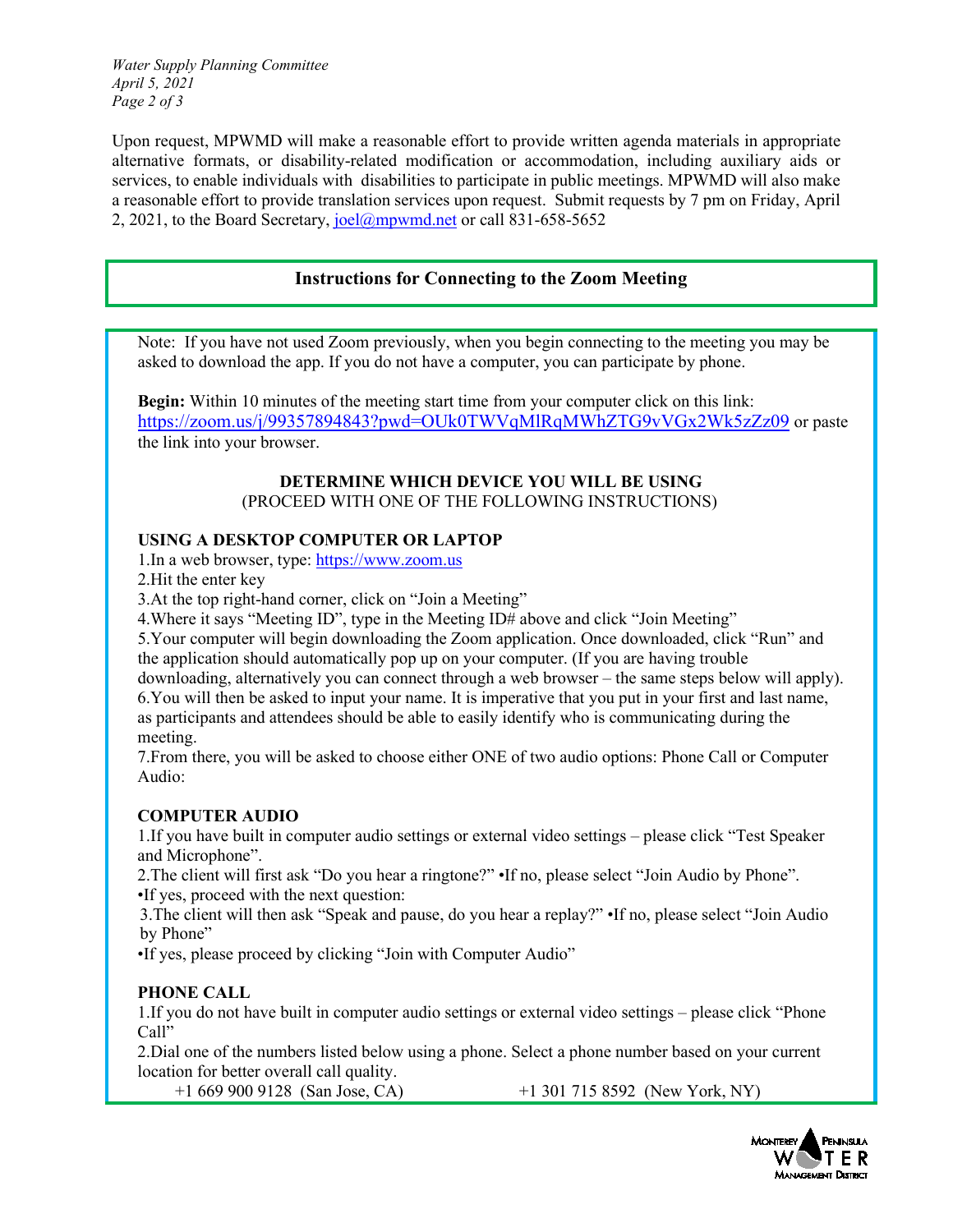| $+1$ 312 626 6799 (Seattle, WA)                                                                                                                                                       | $+16465588656$ (Maryland)        |  |  |
|---------------------------------------------------------------------------------------------------------------------------------------------------------------------------------------|----------------------------------|--|--|
| $+1$ 253 215 8782 (Houston, TX)                                                                                                                                                       | +1 346 248 7799 (Chicago, IL)    |  |  |
| 3. Once connected, it will ask you to enter the Webinar ID No. and press the pound key                                                                                                |                                  |  |  |
| 4.It will then ask you to enter your participant ID number and press the pound key.                                                                                                   |                                  |  |  |
| 5. You are now connected to the meeting.                                                                                                                                              |                                  |  |  |
| USING AN APPLE/ANDROID MOBILE DEVICE OR SMART PHONE                                                                                                                                   |                                  |  |  |
| 1. Download the Zoom application through the Apple Store or Google Play Store (the application is                                                                                     |                                  |  |  |
| free).                                                                                                                                                                                |                                  |  |  |
| 2. Once download is complete, open the Zoom app.                                                                                                                                      |                                  |  |  |
| 3. Tap "Join a Meeting"<br>4. Enter the Meeting ID number                                                                                                                             |                                  |  |  |
| 5. Enter your name. It is imperative that you put in your first and last name, as participants and                                                                                    |                                  |  |  |
| attendees should be able to easily identify who is communicating during the meeting.                                                                                                  |                                  |  |  |
| 6. Tap "Join Meeting"                                                                                                                                                                 |                                  |  |  |
| 7. Tap "Join Audio" on the bottom left hand corner of your device<br>8. You may select either ONE of two options: "Call via Device Audio" or "Dial in"                                |                                  |  |  |
|                                                                                                                                                                                       |                                  |  |  |
| <b>DIAL IN</b>                                                                                                                                                                        |                                  |  |  |
| 1. If you select "Dial in", you will be prompted to select a toll-free number to call into.<br>2. You may select any of the numbers listed below:                                     |                                  |  |  |
| $+16699009128$ (San Jose, CA)                                                                                                                                                         | $+1$ 253 215 8782 (Houston, TX)  |  |  |
| $+1$ 346 248 7799 (Chicago, IL)                                                                                                                                                       | $+1$ 301 715 8592 (New York, NY) |  |  |
| $+1$ 312 626 6799 (Seattle, WA)                                                                                                                                                       | $+16465588656$ (Maryland)        |  |  |
| 3. The phone will automatically dial the number, and input the Webinar Meeting ID No. and your<br>Password.                                                                           |                                  |  |  |
| 4.Do not hang up the call, and return to the Zoom app                                                                                                                                 |                                  |  |  |
| 5. You are now connected to the meeting.                                                                                                                                              |                                  |  |  |
|                                                                                                                                                                                       |                                  |  |  |
| <b>Present Public Comment</b>                                                                                                                                                         |                                  |  |  |
| Receipt of Public Comment – the Chair will ask for comments from the public on all items. Limit                                                                                       |                                  |  |  |
| your comment to 3 minutes.                                                                                                                                                            |                                  |  |  |
| (a) Computer Audio Connection: Select the "raised hand" icon. When you are called on to speak,<br>please identify yourself.                                                           |                                  |  |  |
| (b) Phone audio connection with computer to view meeting: Select the "raised hand" icon. When                                                                                         |                                  |  |  |
| you are called on to speak, please identify yourself.                                                                                                                                 |                                  |  |  |
| (c) Phone audio connection only: Press *9. Wait for the clerk to unmute your phone and then<br>identify yourself and provide your comment. Press *9 to end the call.                  |                                  |  |  |
|                                                                                                                                                                                       |                                  |  |  |
| <b>Submit Written Comments</b>                                                                                                                                                        |                                  |  |  |
| If you are unable to participate via telephone or computer to present oral comments, you may also submit                                                                              |                                  |  |  |
| your comments by e-mailing them to comments@mpwmd.net with one of the following subject lines<br>"PUBLIC COMMENT ITEM #" (insert the item number relevant to your comment) or "PUBLIC |                                  |  |  |
| COMMENT – ORAL COMMUNICATIONS". Comments must be received by 12:00 p.m. on Monday,                                                                                                    |                                  |  |  |
| April 1, 2021. Comments submitted by noon will be provided to the committee members and compiled as                                                                                   |                                  |  |  |

part of the record of the meeting.

U:\staff\Board\_Committees\WSP\2021\20210405\April-5-2021-WSP-Agenda.docx

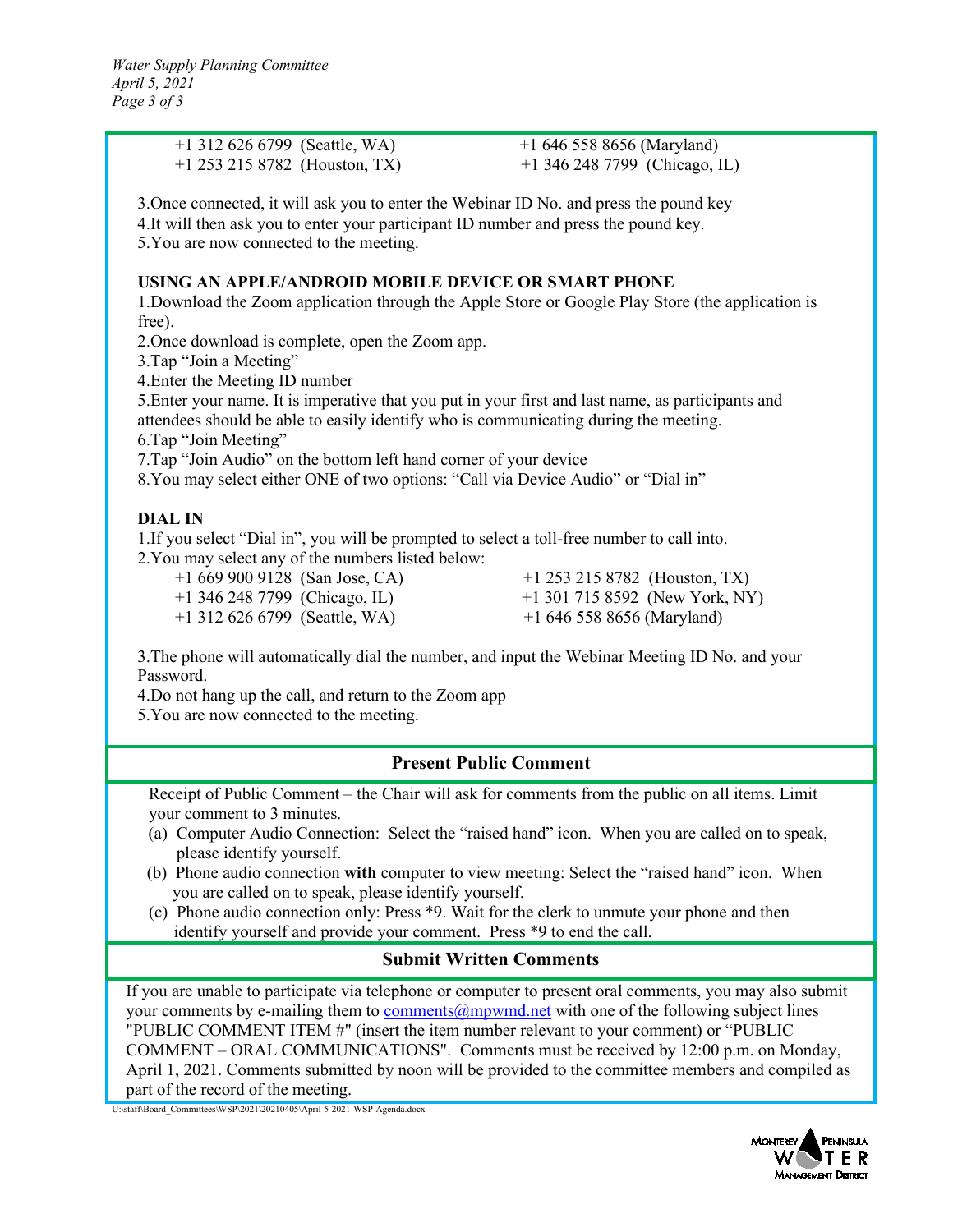<span id="page-3-0"></span>**ITEM: ACTION ITEM**

**1. CONSIDER ADOPTION OF MARCH 1, 2021 COMMITTEE MEETING MINUTES**

**Meeting Date: April 5, 2021**

**From: David J. Stoldt, General Manager**

**Prepared By: Joel G. Pablo**

**CEQA Compliance: This action does not constitute a project as defined by the California Environmental Quality Act Guidelines Section 15378.**

**SUMMARY:** Attached as **Exhibit [1-A](#page-4-0)** are draft minutes of the March 1, 2021 committee meeting.

**RECOMMENDATION:** The Committee should adopt the minutes by motion.

### **EXHIBIT**

**[1-A](#page-4-0)** Draft Minutes of the March 1, 2021 Committee Meeting

U:\staff\Board\_Committees\WSP\2021\20210405\01\Item-1.docx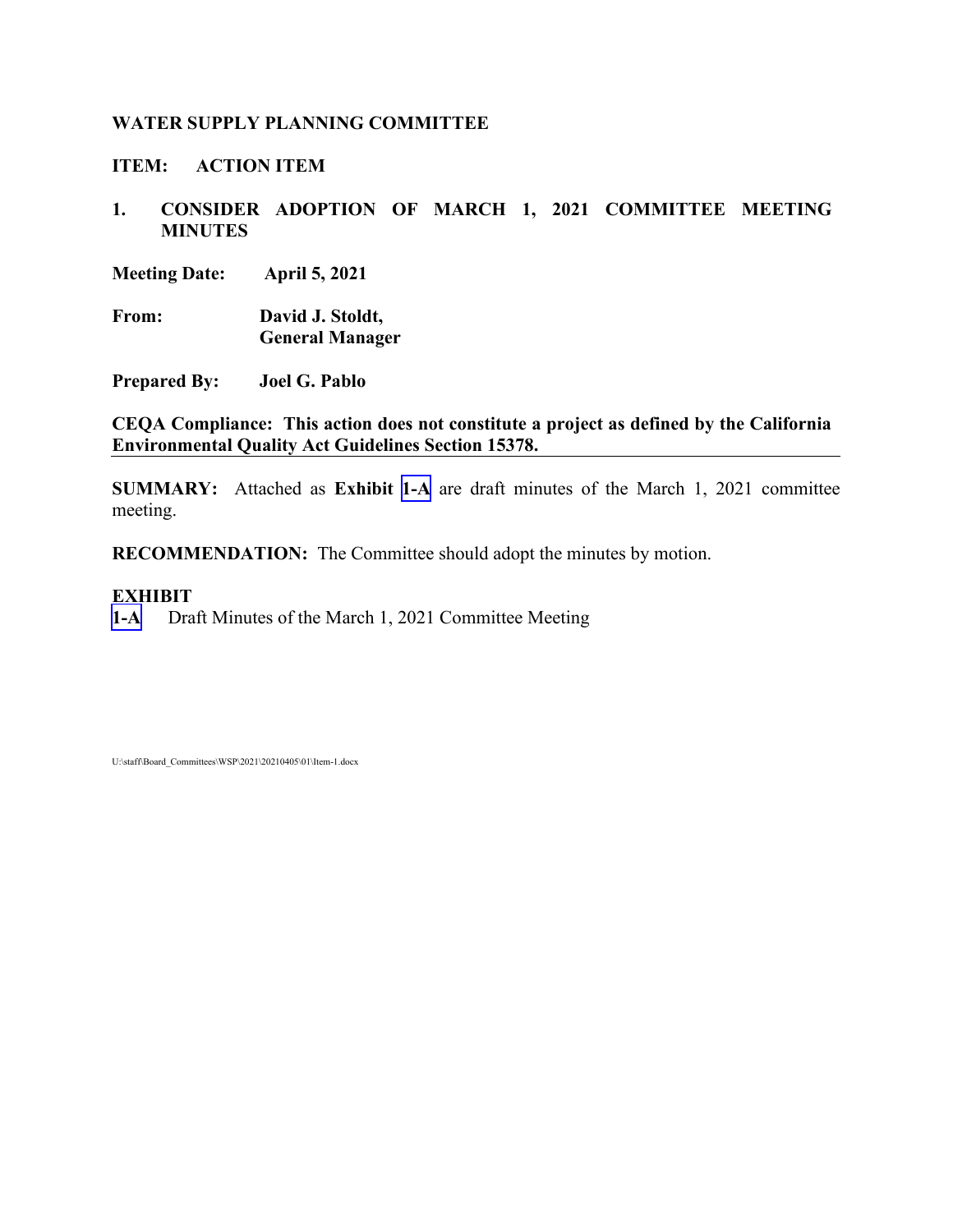

# **EXHIBIT 1-A**

## **DRAFT MINUTES Water Supply Planning Committee of the Monterey Peninsula Water Management District** *March 1, 2021*

<span id="page-4-0"></span>

| <b>Call to Order:</b>             | The Zoom virtual meeting was called to order at 4:00 pm.                                                                                                               |  |
|-----------------------------------|------------------------------------------------------------------------------------------------------------------------------------------------------------------------|--|
| <b>Committee members present:</b> | George Riley, Chair<br>Mary Adams<br>Karen Paull<br>Alvin Edwards (Alternate)                                                                                          |  |
| <b>Committee members absent:</b>  | None                                                                                                                                                                   |  |
| <b>Staff members present:</b>     | David J. Stoldt, General Manager<br>Jonathan Lear, Water Resources Division Manager<br>Maureen Hamilton, Senior Water Resources Engineer<br>Joel G. Pablo, Board Clerk |  |
| <b>District Counsel present:</b>  | David Laredo, De Lay & Laredo                                                                                                                                          |  |
| <b>Comments from the Public:</b>  | No Comments                                                                                                                                                            |  |

### **Action Items**

### **2. Adopt 2021 Committee Meeting Schedule**

A motion was made by Director George Riley and second by Director Mary L. Adams to approve the CY2021 Committee Meeting Schedule and unanimously approved on a vote of 3 – 0 by Adams, Paull and Riley.

Public Comment: *None*

### **Discussion Items**

### **2. Discuss Letter from National Marine Fisheries Service on ASR Bypass Pipeline**

General Manager Stoldt and the board received and discussed the letter from Amanda Ingham, Central Coast Branch Chief with the National Marine Fisheries Services. Chair Riley advised Stoldt to send a letter back acknowledging receipt of the letter, acknowledge letter and leave open the possibility to meet with the National Marine Fisheries Services in the future.

Public Comment: *None*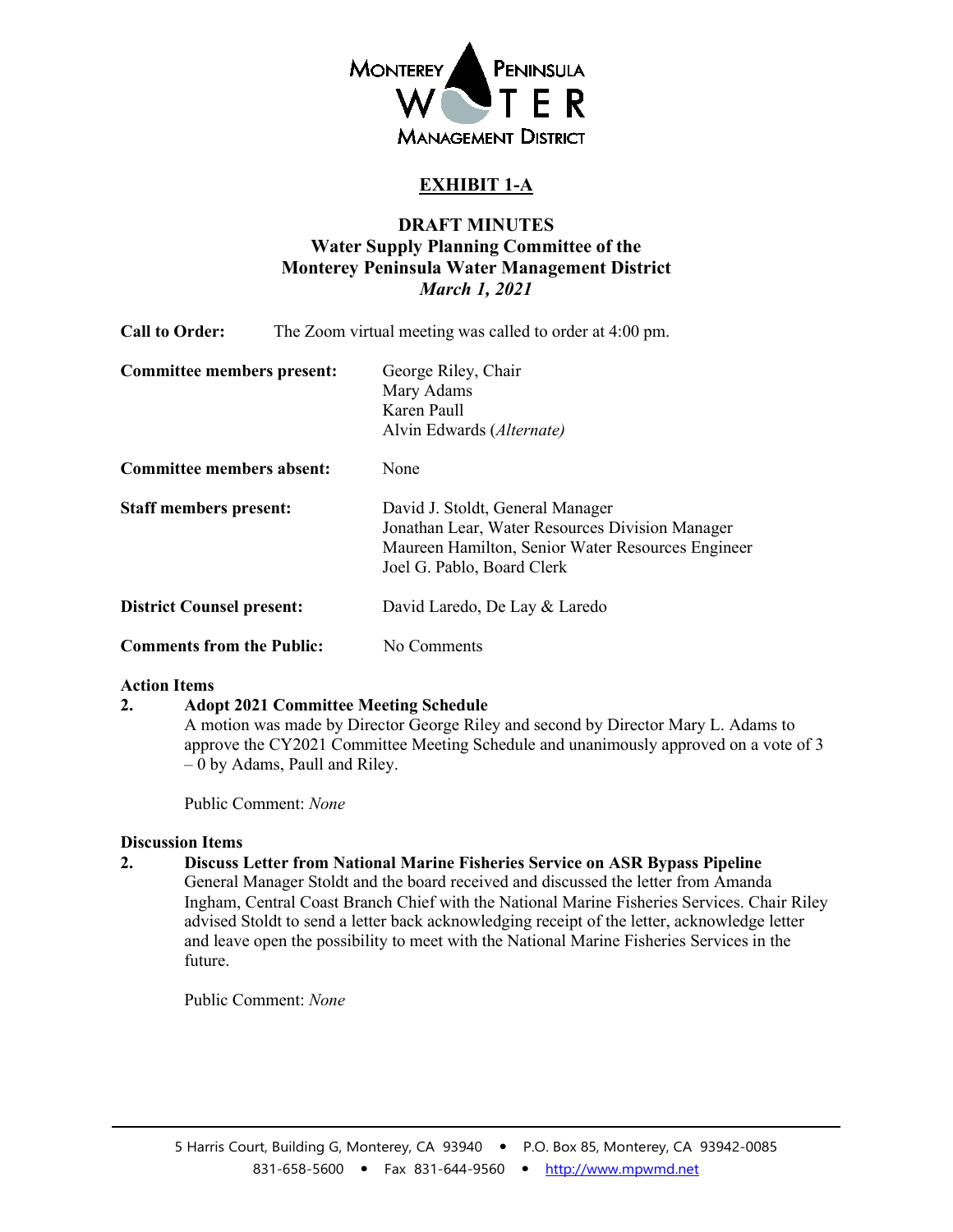### **3. Discuss System Operating Constraints Under Cease and Desist Order After December 31, 2021**

General Manager Stoldt presented and discussed the staff report and the e-mail received by Steven Westhoff, Esq., State Water Resources Control Board.

Jonathan Lear, Water Resources Manager and Chris Cook, Director of Operations with Cal-Am presented via MS PowerPoint and answered questions from the board. Cook provided an overview of the four (4) source wells (Carmel River Wells, Sand City Desal Wells, Seaside Region Wells and ASR) for the Monterey Main System where water is treated and distributed to Cal-Am customers. Cook provided an overview of the Monterey Main System Water Plan for WY2021-22, the amount of acre feet pumped at each of the source wells in order to maximize 3,376 Acre Feet and to minimize over-pumping of the Seaside Basin. The Board, Cook, Lear and Stoldt discussed the timing of operations of ASR and PWM, functionality of proposed the proposed pipeline and future water needs via Desal and/or Pure Water Monterey.

Public Comment: *None*

### **4. Update on Pure Water Monterey Project (Verbal Presentation)**

General Manager Stoldt reported PWM ended the month of February, 2021 with about 266 acre feet injected and noted the new deep well is still proceeding.

Public Comment: *None*

### **Suggest Items to be Placed on Future Agendas**

#### **Adjournment**

Chair Riley adjourn the meeting at 5:28 pm

U:\staff\Board\_Committees\WSP\2021\20210405\01\Item-1-Exh-A.docx

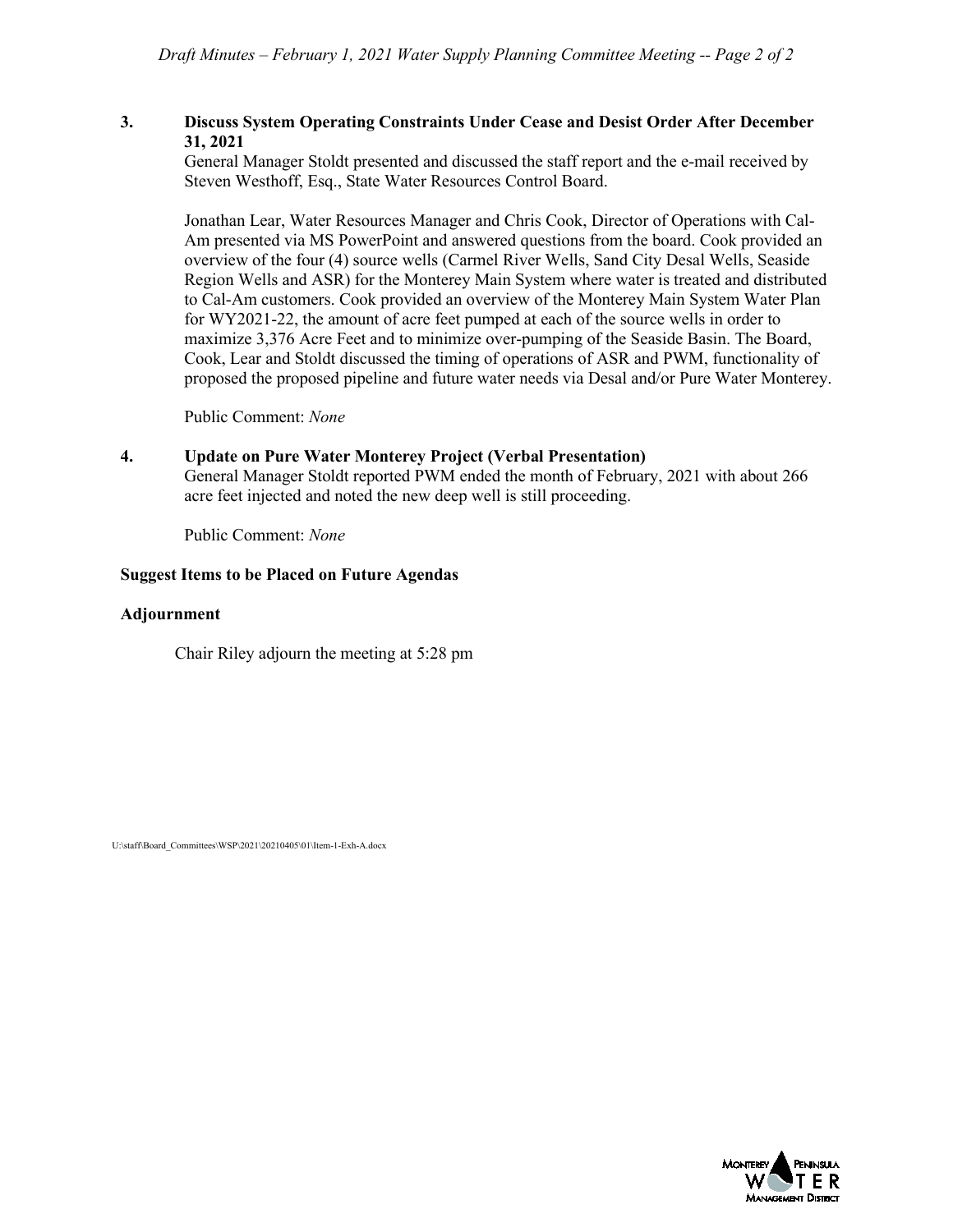### <span id="page-6-0"></span>**ITEM: DISCUSSION ITEM**

## **2. ABILITY OF PURE WATER MONTEREY TO PROVIDE PROTECTIVE WELL LEVELS IN THE SEASIDE BASIN**

| <b>Meeting Date:</b>               | <b>April 5, 2021</b>                                                    | <b>Budgeted:</b>      | N/A |
|------------------------------------|-------------------------------------------------------------------------|-----------------------|-----|
| From:                              | David J. Stoldt                                                         | Program/              | N/A |
|                                    | <b>General Manager</b>                                                  | Line Item:            |     |
| <b>Prepared By:</b>                | <b>David Stoldt</b>                                                     | <b>Cost Estimate:</b> | N/A |
| <b>General Counsel Review: N/A</b> |                                                                         |                       |     |
|                                    | <b>Committee Recommendation: N/A</b>                                    |                       |     |
|                                    | CEOA Compliance: This action does not constitute a project as defined b |                       |     |

**CAL** California **Environmental Quality Act Guidelines section 15378.**

**SUMMARY:** There has been much discussion about protective water levels being achieved in the Seaside Groundwater Basis through the addition of water to the ground, beyond the perceived overdraft. This was raised in a letter from the Watermaster to the California Coastal Commission in August 2020. This is not a new issue, rather it has been known and talked about since 2009.

Protective groundwater elevations were determined in 2009 using the Seaside Groundwater Basin groundwater flow model and cross-sectional modeling (HydroMetrics LLC, 2009). A subsequent study in 2013 to revisit and update the protective groundwater elevations concluded that the calibrated parameters in the basin-wide model do not indicate that protective elevations should be lowered (HydroMetrics WRI, 2013).

Both Pure Water Monterey expansion and the MPWSP desalination plant were sized taking into consideration Cal-Am's 700 AFY in-lieu recharge, but never has either project been approached by the Watermaster until recently or sized to meet replenishment needs of the Seaside Basin, despite the known need for protective water levels (PWLs). In fact, at the Watermaster Technical Advisory Committee meeting which preceded the Watermaster Board meeting August 7, 2013 where the second presentation was made, the Cal-Am representative stated that replenishment to meet protective water levels is not the company's responsibility.

Further, until the past few months there has been no discussion as to how the Watermaster could afford to purchase water to achieve protective levels, especially desalination supply at over \$5,000 - 6,000 per acre-foot. Likewise, there has to date been no initiative by the Watermaster to develop the infrastructure to distribute and inject water for such a purpose.

To make a connection between the proposed desalination plant and Seaside Basin protective levels was a red herring for the Coastal Commission hearing. For the Watermaster to state that "The MPWSP is the only possible supplemental water project before us that is capable of supplying the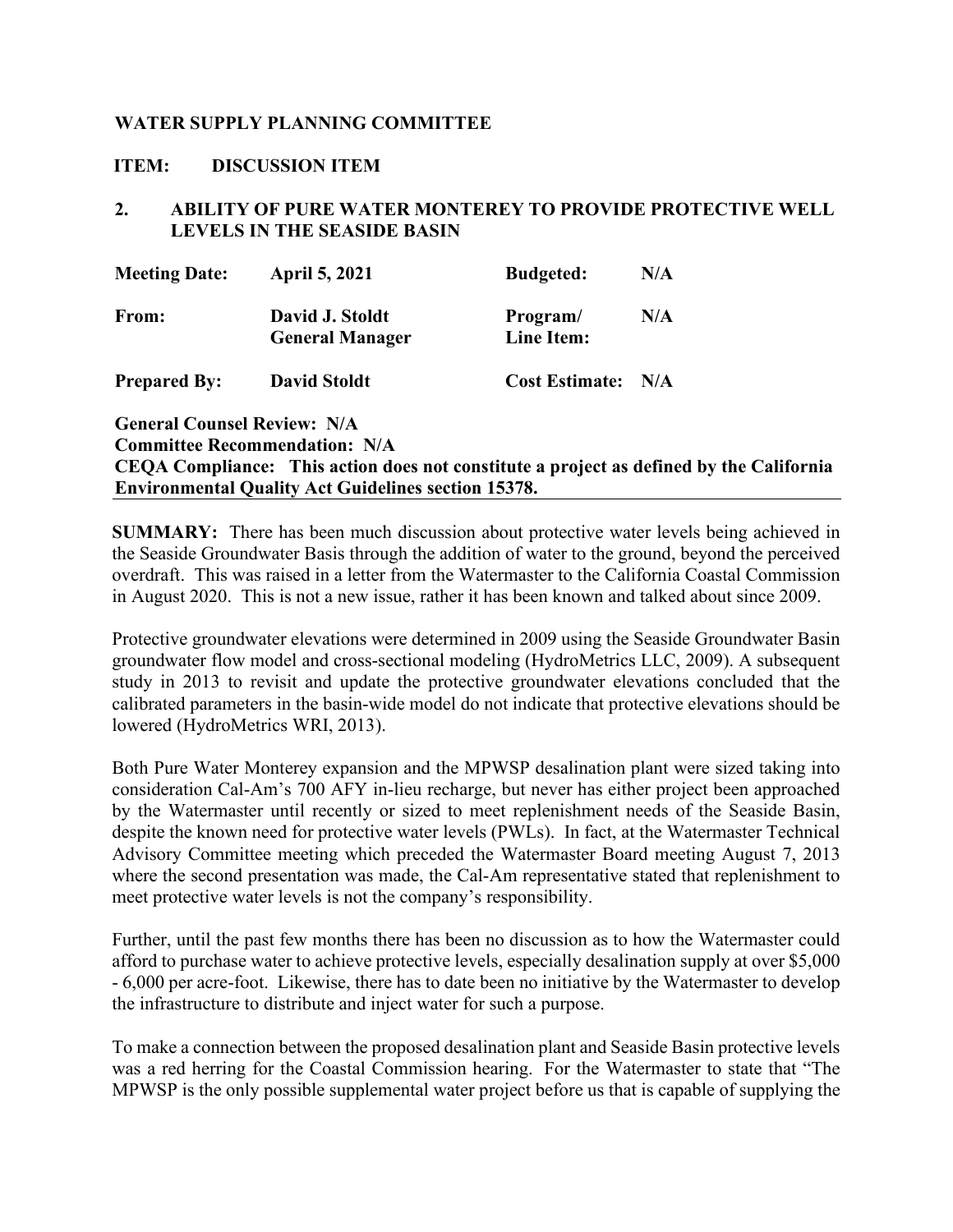additional water needed to allow Watermaster to sustain PWL in the Basin" is actually an admission that the desalination plant is sized grossly over the needed capacity as a replacement supply for consumers on the Peninsula, further underscoring that the demand forecast used was inflated. Further, it ignores that a Pure Water Monterey expansion of 2,250 AFY could also provide the needed water for such a purpose, as shown in **Exhibit [2-A](#page-8-0)** attached. The Watermaster has simplified the annual requirements for PWLs which would be 1,000 AFY if at inland wells, but only 850 AFY if at coastal wells. The new 2022 AMBAG growth forecast indicates even more water available from Pure Water Monterey Expansion that could be made available for protective levels, drought reserve, or unexpected growth.

Assuming available supplies of 11,294 AF each year with Pure Water Monterey (PWM) expansion, as shown below, then over 30 years there would be additional water available of 27,931 AF or an average of 931 AF per year.

| <b>Supply Source</b>                | w/ PWM Expansion |
|-------------------------------------|------------------|
| <b>Pure Water Monterey</b>          | 3,500            |
| <b>PWM Expansion</b>                | 2,250            |
| Carmel River                        | 3,376            |
| Seaside Basin                       | 774              |
| Aquifer Storage & Recovery (ASR)    | 1,300            |
| <b>Sand City Desalination Plant</b> | 94               |
| <b>Total Available Supply</b>       | 11,294           |

If there was concern over the viability of ASR to provide 1,300 AF per year – even though studies show that over time ASR builds up a drought reserve in average-to-wet years sufficient to handle an extended drought – then PWM expansion could first be used to build up a 5-year ASR reserve of 6,500 AF. Since there already exists 1,290 AF of ASR water in the ground another 5,210 would be required – almost the first 4 years of PWM expansion excess. The 30 years after that would yield 24,131 AF or 804 AF per year on average.

Both of these scenarios ignore that 700 AF per year becomes available in year 26 after the Cal-Am in-lieu recharge program is concluded.

# **EXHIBIT**

**[2-A](#page-8-0)** Calculation of Excess Water Availability under Pure Water Monterey Expansion

U:\staff\Board\_Committees\WSP\2021\20210405\02\Item-2.docx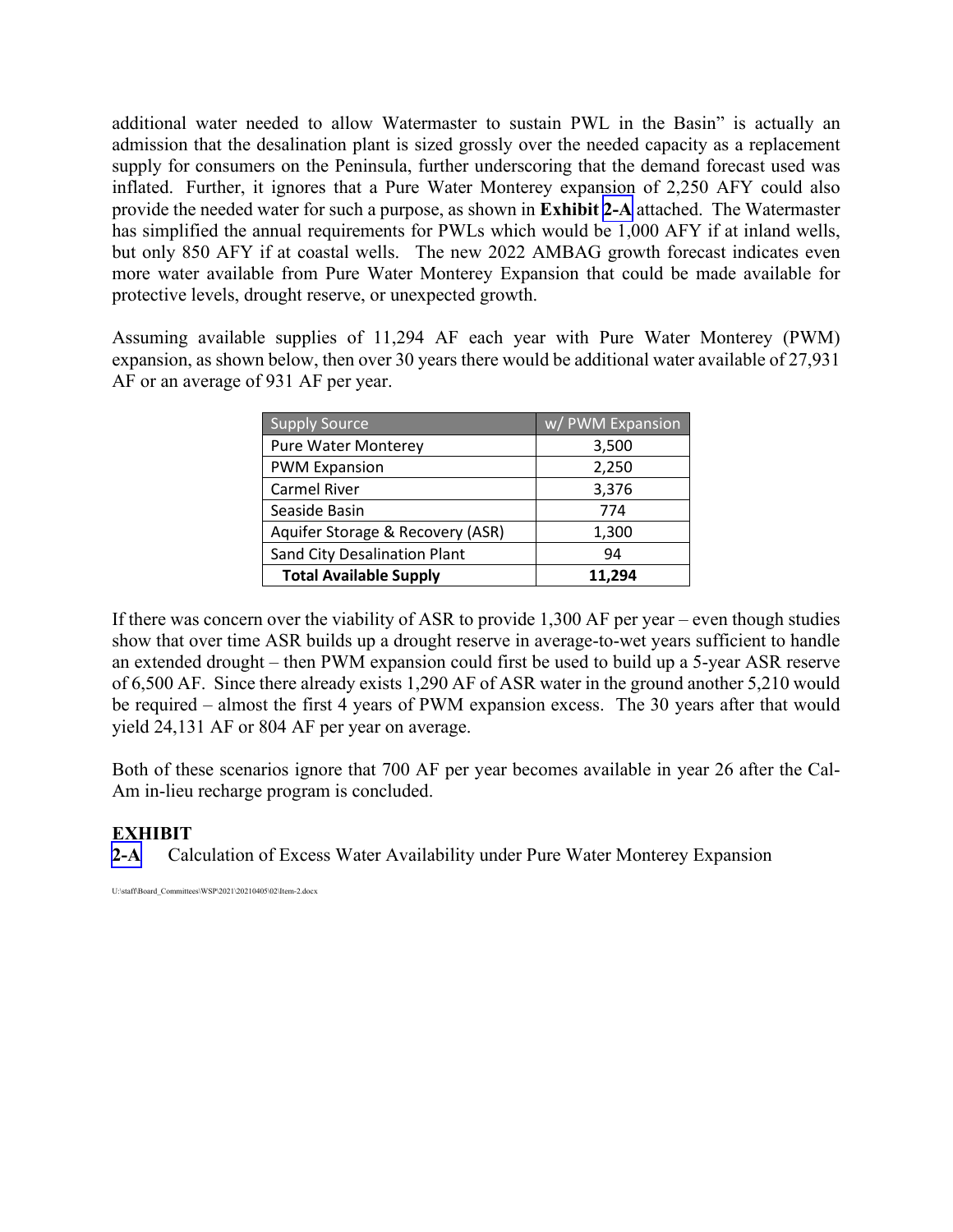# **EXHIBIT 2-A**

# <span id="page-8-0"></span>Calculation of Excess Water Availability under Pure Water Monterey Expansion

|                         |           | Water    |           |
|-------------------------|-----------|----------|-----------|
|                         | Water     | Demand   |           |
|                         | Supply    | Assuming |           |
|                         | Available | AMBAG    | Excess    |
| Year                    | w PWMexp  | Growth   | Available |
| 1                       | 11,294    | 9,825    | 1,469     |
| $\overline{\mathbf{c}}$ | 11,294    | 9,862    | 1,432     |
| 3                       | 11,294    | 9,899    | 1,395     |
| 4                       | 11,294    | 9,936    | 1,358     |
| 5                       | 11,294    | 9,973    | 1,321     |
| 6                       | 11,294    | 10,011   | 1,284     |
| 7                       | 11,294    | 10,048   | 1,246     |
| 8                       | 11,294    | 10,085   | 1,209     |
| 9                       | 11,294    | 10,122   | 1,172     |
| 10                      | 11,294    | 10,159   | 1,135     |
| 11                      | 11,294    | 10,196   | 1,098     |
| 12                      | 11,294    | 10,233   | 1,061     |
| 13                      | 11,294    | 10,270   | 1,024     |
| 14                      | 11,294    | 10,307   | 987       |
| 15                      | 11,294    | 10,344   | 950       |
| 16                      | 11,294    | 10,382   | 912       |
| 17                      | 11,294    | 10,419   | 875       |
| 18                      | 11,294    | 10,456   | 838       |
| 19                      | 11,294    | 10,493   | 801       |
| 20                      | 11,294    | 10,530   | 764       |
| 21                      | 11,294    | 10,567   | 727       |
| 22                      | 11,294    | 10,604   | 690       |
| 23                      | 11,294    | 10,641   | 653       |
| 24                      | 11,294    | 10,678   | 616       |
| 25                      | 11,294    | 10,715   | 579       |
| 26                      | 11,294    | 10,753   | 541       |
| 27                      | 11,294    | 10,790   | 504       |
| 28                      | 11,294    | 10,827   | 467       |
| 29                      | 11,294    | 10,864   | 430       |
| 30                      | 11,294    | 10,901   | 393       |
|                         |           |          | 27,931    |

U:\staff\Board\_Committees\WSP\2021\20210405\02\Item-2-Exh-A.docx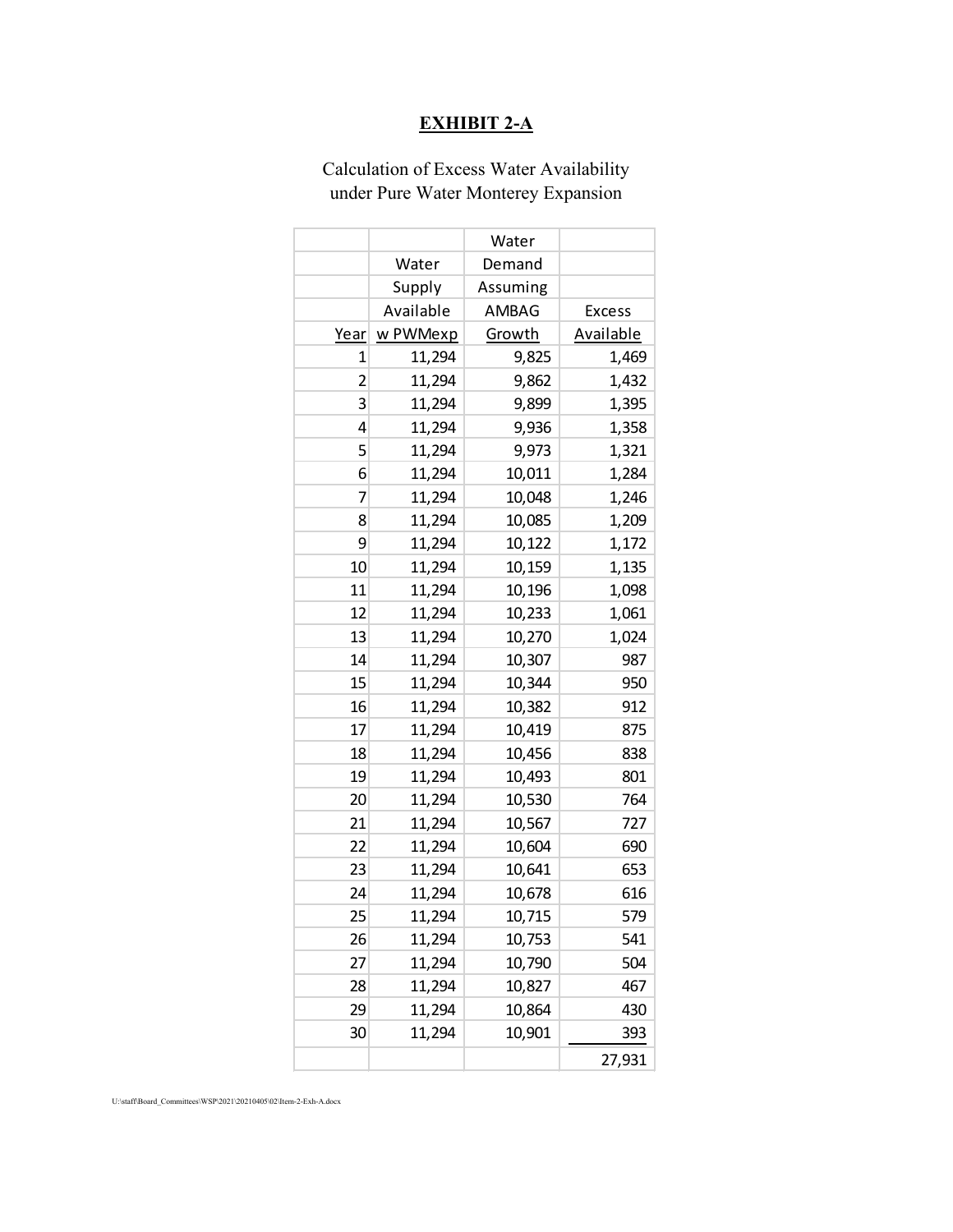### <span id="page-9-0"></span>**ITEM: DISCUSSION ITEM**

### **3. UPDATE ON SEASIDE WELL FO-09 AND SEAWATER INTRUSION**

| <b>Meeting Date:</b>               | <b>April 5, 2021</b>                      | <b>Budgeted:</b>       | N/A |
|------------------------------------|-------------------------------------------|------------------------|-----|
| From:                              | David J. Stoldt<br><b>General Manager</b> | Program/<br>Line Item: | N/A |
| <b>Prepared By:</b>                | <b>David Stoldt</b>                       | <b>Cost Estimate:</b>  | N/A |
| <b>General Counsel Review: N/A</b> |                                           |                        |     |

**Committee Recommendation: N/A CEQA Compliance: This action does not constitute a project as defined by the California Environmental Quality Act Guidelines section 15378.**

**SUMMARY:** At the December 2, 2020 Board meeting of the Seaside Groundwater Basin Watermaster, Georgina King of Montgomery & Associates made a presentation on the annual Seawater Intrusion Analysis Report. The consultants concluded that what may be a precursor to seawater intrusion was detected in two monitoring wells experiencing increasing chloride concentrations. One of these is north of and outside of the Seaside Basin (monitoring well FO-10 Shallow), and the other is just inside the northern boundary of the Seaside Basin in the Northern Coastal Subarea (monitoring well FO-09 Shallow). However, none of the Watermaster's Sentinel Wells, located closer to the coastline than monitoring wells FO-09 and FO-10, detected seawater intrusion in the shallow aquifer in their induction logs. This was reported to the Water Supply Planning Committee at its February meeting.

The consultants concluded that the sampling frequency for monitoring wells FO-09 Shallow and FO-10 Shallow should be increased to quarterly to establish if their chloride concentrations are true trends, or anomalous. Following the December 2, 2020 report to the Watermaster board, FO-09 shallow was sampled on January  $5<sup>th</sup>$  and its chloride concentration was 92.2 mg/L. That was up from 90.4 mg/L from the last Sept 28, 2020 sample, and above the well's Chloride Threshold Level of 67 mg/L. The last 4 samples have increased above each previous sample.

On March 23rd, District staff pulled the pump at FO-09 Shallow and consultant Martin Feeney ran an induction and fluid conductivity log of the well. At 185' below grade, the conductivity greatly spiked and was high all the way down the well. The likely cause of this is a crack in the casing or a separated joint. This is problematic because it means the shallow seawater intrusion in the dune sands has found a pathway to the Paso Robles. However, this is a good discovery because it is the source of the rising chlorides in the well. The sample pump was deployed at 130 feet with a drop tube down to the screens. A seal in the pump had failed and instead of pulling water from the screens, which would have detected the high conductivity water, the pump was pulling from its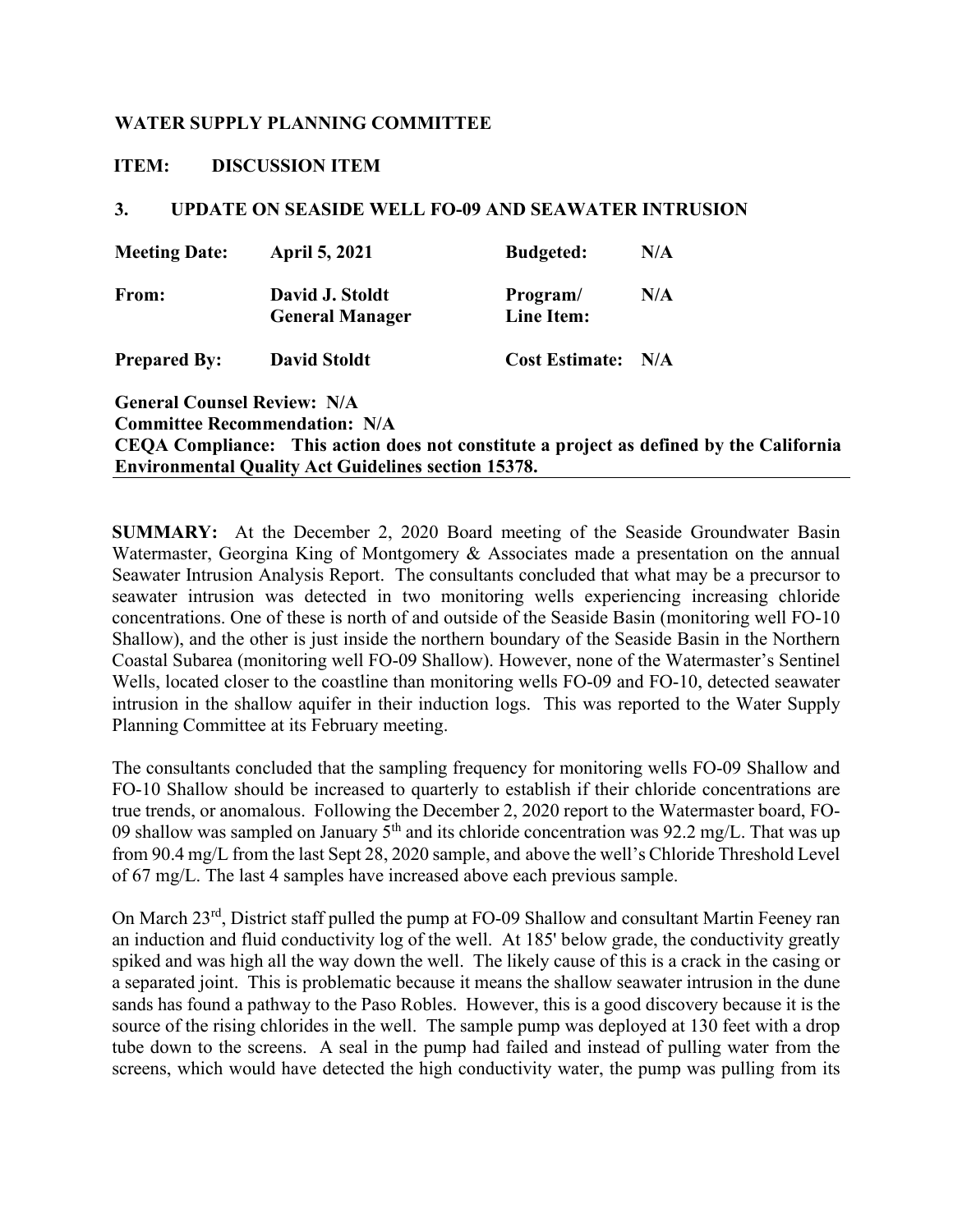base at 130 feet above the crack in the casing leaving it undetected. Good news: no seawater intrusion. Bad news: as the owner of the well, the District will need to destroy the well.

The consultant (Feeney) wants to video the well to see the problem, which District staff thinks is a good idea to get an idea of the damage and inform us how to move forward. However, even if the damage is slight and it appears as if a slip seal could be slid and placed in the well, Monterey County Health Department only allows casing down to 2 inches, and in this case when installed would be on the order of 1 inch, which would not likely be approved by the County. Instead, we would be instructed to destroy the well. It is staff's recommendation that we should not make a repair to this well outside of spec. We would use the video to write the specifications for destruction. After the video, we should let the Health Department know what we have found and that we plan to take care of the issue.

The District needs to destroy this well because it is allowing seawater intrusion to short circuit the Paso Robles strata. However, the District does not use data from this well for any of its programs. FO-09 Deep is in the ASR permits, but not the shallow completion. We can destroy the shallow completion and retain the deep (we will also video the deep so we can prove it is not damaged), so this borehole will still provide the data we need. These FO wells were drilled by Joe Oliver in the early 1990s as exploratory bores to help define the hydrogeology of the Northern Coastal Sub Area and prior to the formation of the Watermaster these wells were infrequently sampled. Upon formation of the Watermaster, quarterly sampling of FO-09S was incorporated into the Court adopted Monitoring and Maintenance plan. Many of the completions from the early 1990 FO effort are not monitored and are nearing the end of life expectancy. If they were found damaged they would be destroyed and not replaced. FO-09S is one of those completions.

The Watermaster and Marina Coast will likely want this well replaced, as it is in their official monitoring plans for the MMP and GSP respectively. The District does not need this well replaced. A replacement well is on the order of \$100K. The District will have to decide what, if any, financial contribution it would make to a replacement, since a replacement is not needed for District purposes. The District has not informed either of those entities that the outcome of the cracked casing we be to destroy the well.

Here are some approximate costs for the proposed options for FO-9S:

Video Survey - Pacific Surveys and Supervision - \$3K

Well repair – Will depends on survey, use as estimate -  $$15K$ 

Well destruction - including permits, contractor time, concrete, concrete pumper, supervision, - \$15K cheaper if done at time of new construction.

Well replacement – Est. \$140/foot (\$84K) and \$30K supervision - \$114K

## **EXHIBITS**

None

U:\staff\Board\_Committees\WSP\2021\20210405\03\Item-3.docx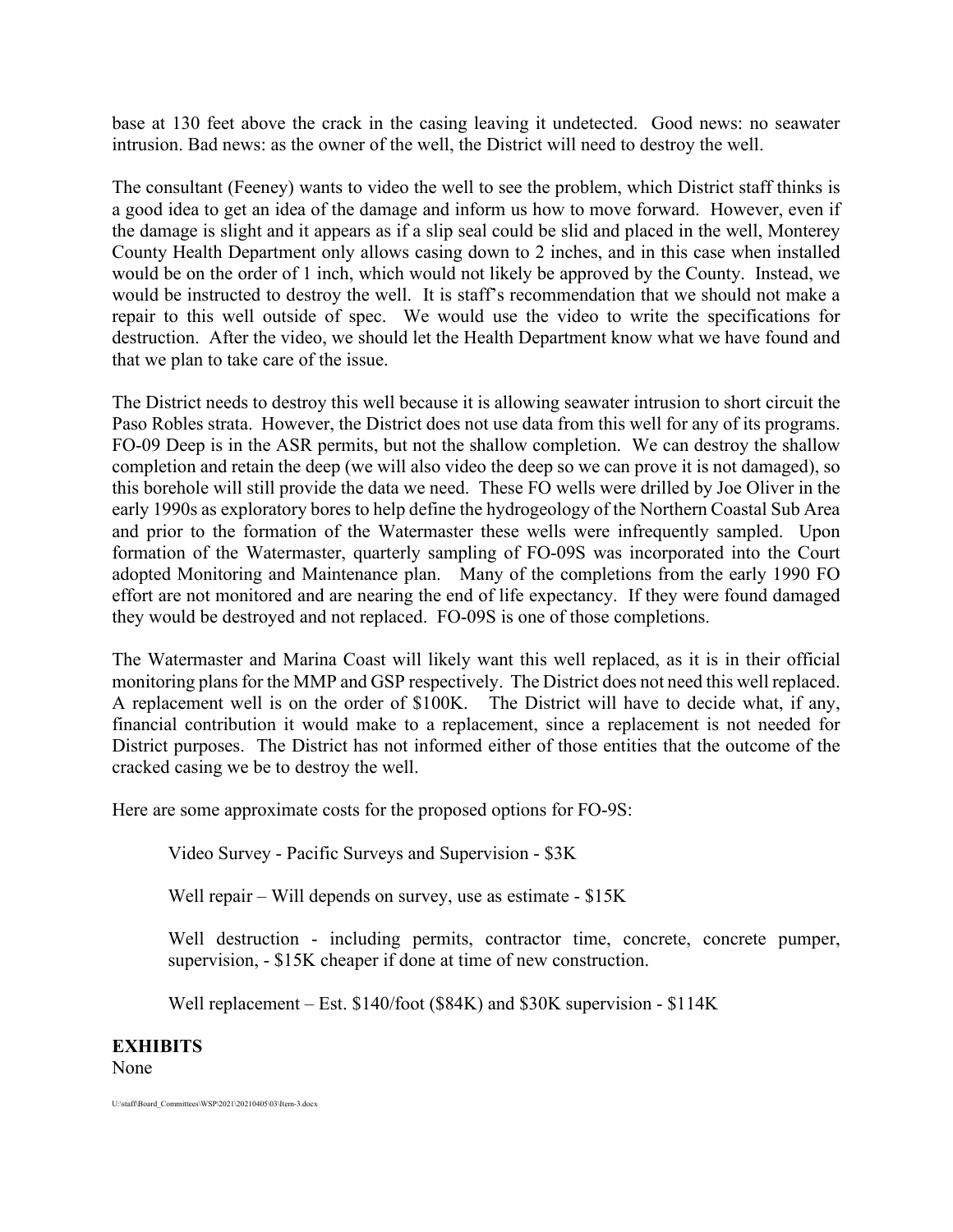### <span id="page-11-0"></span>**ITEM: DISCUSSION ITEM**

### **4. LONG-TERM EXPECTATIONS FOR AQUIFER STORAGE AND RECOVERY OUTPUT**

| <b>Meeting Date:</b>               | <b>April 5, 2021</b>                                                     | <b>Budgeted:</b>       | N/A |
|------------------------------------|--------------------------------------------------------------------------|------------------------|-----|
| From:                              | David J. Stoldt<br><b>General Manager</b>                                | Program/<br>Line Item: | N/A |
| <b>Prepared By:</b>                | <b>David Stoldt</b>                                                      | <b>Cost Estimate:</b>  | N/A |
| <b>General Counsel Review: N/A</b> |                                                                          |                        |     |
|                                    | <b>Committee Recommendation: N/A</b>                                     |                        |     |
|                                    | CEQA Compliance: This action does not constitute a project as defined by |                        |     |
|                                    | <b>Environmental Quality Act Guidelines section 15378.</b>               |                        |     |

**SUMMARY:** There have been recent suggestions at the March 2021 Watermaster Technical Advisory Committee that the annual average ASR volume used in the Pure Water Monterey SEIR is too high because the operational history of the ASR project is lower than 1,300 acre feet per year. However, using the historical average of the project is not a good estimation of how the project will perform in the future.

**che California** 

The ASR project has been built out over the last 15 years and has transitioned from a pilot testing program into a fully functioning project. All 4 ASR wells have only been operational since 2017 and the Monterey Pipeline was not operational until 2018, which was identified by Cal-Am in the previous General Rate Case as having a positive effect on daily ASR injection volumes. Therefore it is a better forecast to use daily operational averages and an analysis of Carmel River flow related to ASR water rights to calculate the number of operational days in a normal water year. Daily injection volumes depend on the balance between sources and daily system demand. In the winter injection months demand is low, injection volumes are higher and as people begin to use more water in the spring, the daily ASR volumes drop. Daily injection values also depend on the condition of the Carmel Valley well field, therefore choosing to use the daily average of the last 4 years will take into account the effects of well outages and changing demand over the operational year. For water years 2017, 2018, 1019, and 2020, the average injection was 12.5 acre feet per day. For the 50% percentile of operational days over the last 60 water years is 98 days with 62 operational days at the bottom of the normal classification and 151 at the top.

Therefore the 50%, middle of Normal Classification, yearly predicts an ASR injection volume of 1,225 acre feet with Cal-Am System in its current state. In the most recent General Rate Case, Cal-Am has asked for funding to drill another Lower Valley well and to undertake a frequent treatment process of the Carmel Valley Wellfield to improve the production. An average daily rate of 13.2 Acre feet per day will provide the average 1,300 Acre feet per year for the 50% water year. The additional 0.7 acre feet per day improvement to go from 1,225 to 1,300 acre feet per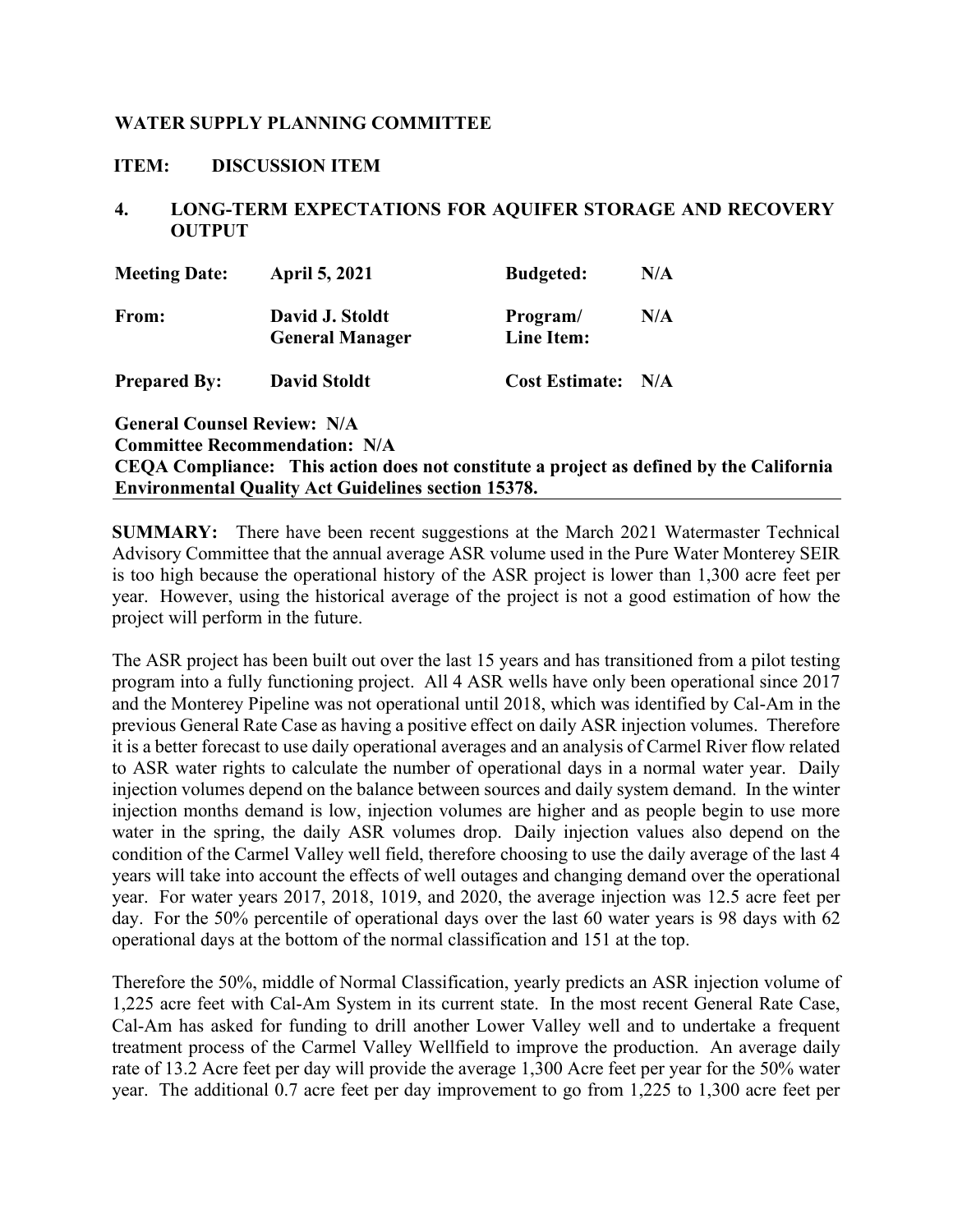year is an improvement in the Carmel Valley Wellfield of 160 gpm. The well identified in the General Rate Case should produce 1,200 to 1,500 gpm, which is a 5.3 to 6.63 acre feet per day increase over the current capacity of the Cal-Am system. The estimate of 1,300 acre feet per day is conservative because with the planned well installed, the estimate is using wellfield firm capacity to calculate the annual average injection total.

It should also be noted that the District and Cal-Am recently filed a Petition for Extension of Time related to the ASR Water Rights. The combined maximum daily ASR volume is 29 acre feet per day and the maximum daily operational volume has been 21 acre feet. In the Petition, the District and Cal-Am laid out a longer-term plan install more wells to raise the firm system capacity to 29 acre feet per day before licensing the Water Rights. The injection total for the 50% water year at 29 acre feet per day is 2,842 acre feet per year. There is more reason to expect higher daily ASR injection totals in the future than there is to expect lower daily totals.

Further, based on the Benito/Williams technical memorandum modeling assumptions contained in the Pure Water Monterey SEIR appendices, it can be concluded that build-up of ASR storage would be sufficient to meet a 5-year drought as well as yield at least 1,300 AF annually. The buildup occurs based on historical data including wet, normal, and dry years. If the data is randomized, the same results will occur – ASR acts like a lake behind a dam, building up supplies for use later during a drought. To remove ASR from the resource planning mix in a dry year is inappropriate and would be inconsistent with industry practice for estimating water supply availability. Even AWWA recognizes ASR in its reliability assessment: *"ASR wells can improve water basin management by storing water underground from periods of excess supply…, and later allowing a portion of the stored water to be extracted during periods of demand or short supply"*[1](#page-12-0)

The manner in which ASR is expected to operate after the Cease and Desist Order is lifted is shown in the graphic below:

<span id="page-12-0"></span><sup>&</sup>lt;sup>1</sup> AWWA, "Water Resources Planning: Manual of Water Supply Practices M50", 3<sup>rd</sup> Edition, page 148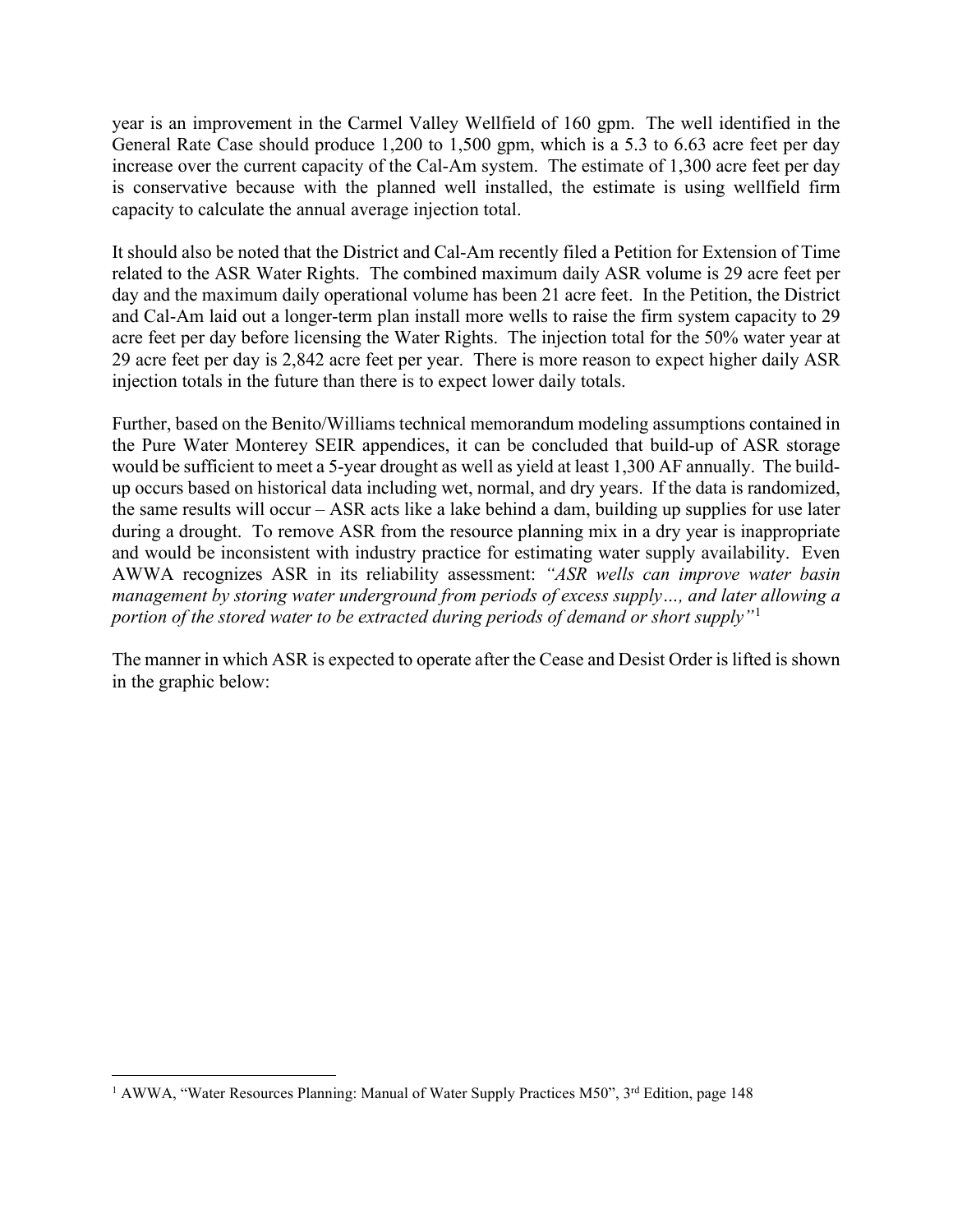

The scenario shown actually starts at a higher demand assumption than current year demand, but the annual growth in demand is similar to the AMBAG 2022 Growth Forecast rate. However, actual results will depend on the achieved diversion rates to ASR and other supplies available to Cal-Am.

## **EXHIBITS**

None

U:\staff\Board\_Committees\WSP\2021\20210405\04\Item-4.docx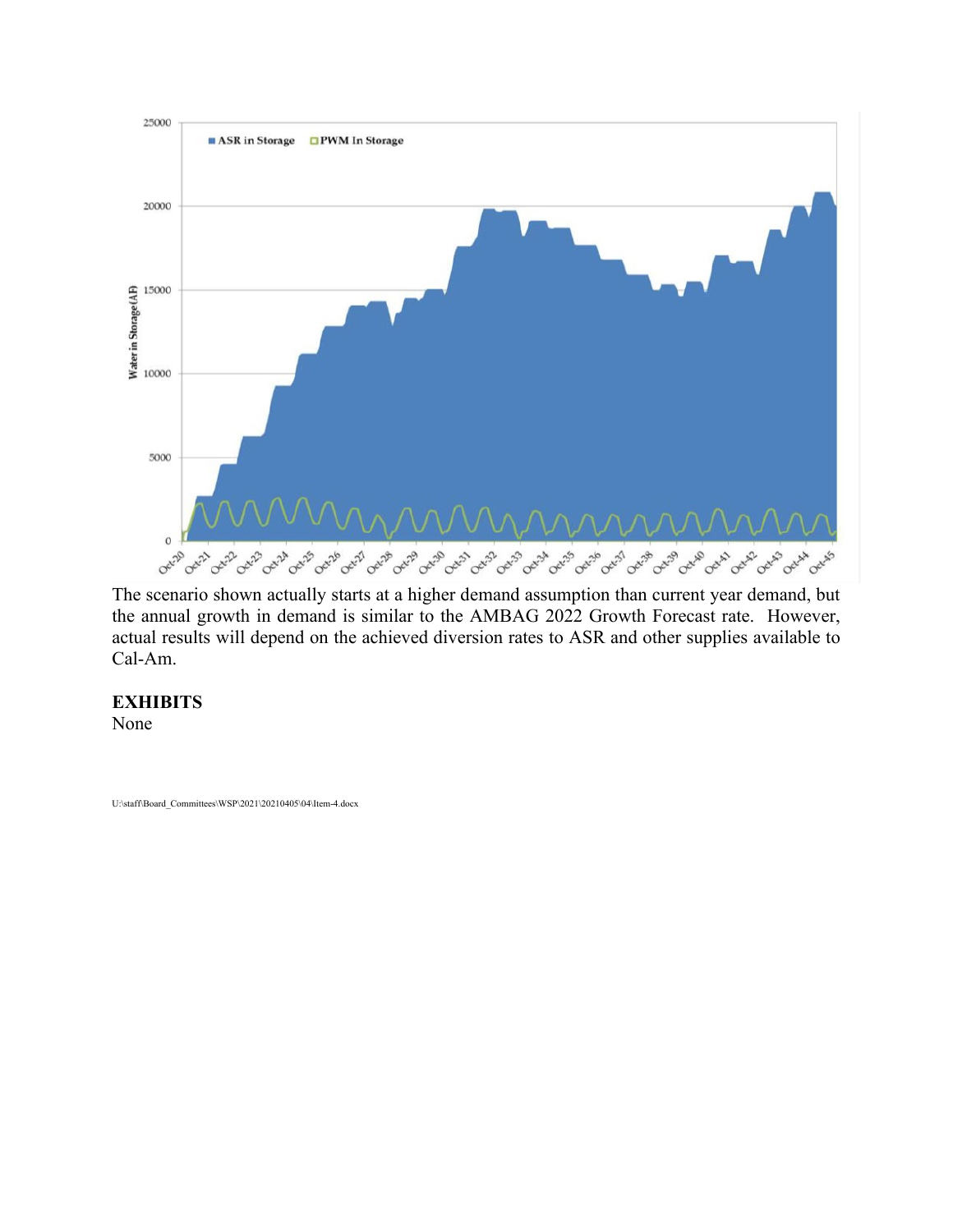### <span id="page-14-0"></span>**ITEM: DISCUSSION ITEM**

### **5. FEDERAL LEGISLATION FOR COVID-19 RELIEF PROGRAMS FOR WATER AGENCIES**

| <b>Meeting Date:</b>               | <b>April 5, 2021</b>                      | <b>Budgeted:</b>       | N/A |
|------------------------------------|-------------------------------------------|------------------------|-----|
| From:                              | David J. Stoldt<br><b>General Manager</b> | Program/<br>Line Item: | N/A |
| <b>Prepared By:</b>                | <b>David Stoldt</b>                       | <b>Cost Estimate:</b>  | N/A |
| <b>General Counsel Review: N/A</b> |                                           |                        |     |
|                                    | <b>Committee Recommendation: N/A</b>      |                        |     |

# **CEQA Compliance: This action does not constitute a project as defined by the California Environmental Quality Act Guidelines section 15378.**

**SUMMARY:** On December 27, 2020, The Consolidated Appropriations Act, 2021 (PL 116-260) was signed into law. This law includes \$638 million in emergency funding to assist low-income households with water and wastewater bills. Then, as part of the American Rescue Plan Act of 2021, Congress appropriated an additional \$500 million to support water accessibility for lowincome households through September 2023, increasing funding for water assistance to over \$ 1.1 billion.

Water assistance will be provided through the new Low-Income Household Water Assistance Program (LIHWAP). This new program will award grants to States, Territories, and eligible Native American Tribes to assist low-income households, particularly those with the lowest incomes and that pay a high proportion of household income for drinking water and wastewater services, by providing funds to owners or operators of public water systems or treatment works to reduce arrearages of and rates charged to low income households for water and wastewater services.

Grants will be issued and administered by the US Administration for Children and Families' (ACF), Office of Community Services (OCS), which administers the Low Income Household Energy Assistance Program (LIHEAP) and other programs designed to reduce the causes of poverty, increase opportunity and economic security of individuals and families, and revitalize communities. In California, LIHEAP is overseen by the California Department of Community Services and Development (CSD) and administered by 31 Action Agencies throughout California. LIHEAP offers the following types of assistance:

- Help with residential utility bill payment
- Emergency assistance with residential energy-related crisis (utility shut-off notices and energy-related life-threatening emergency)
- Home weatherization